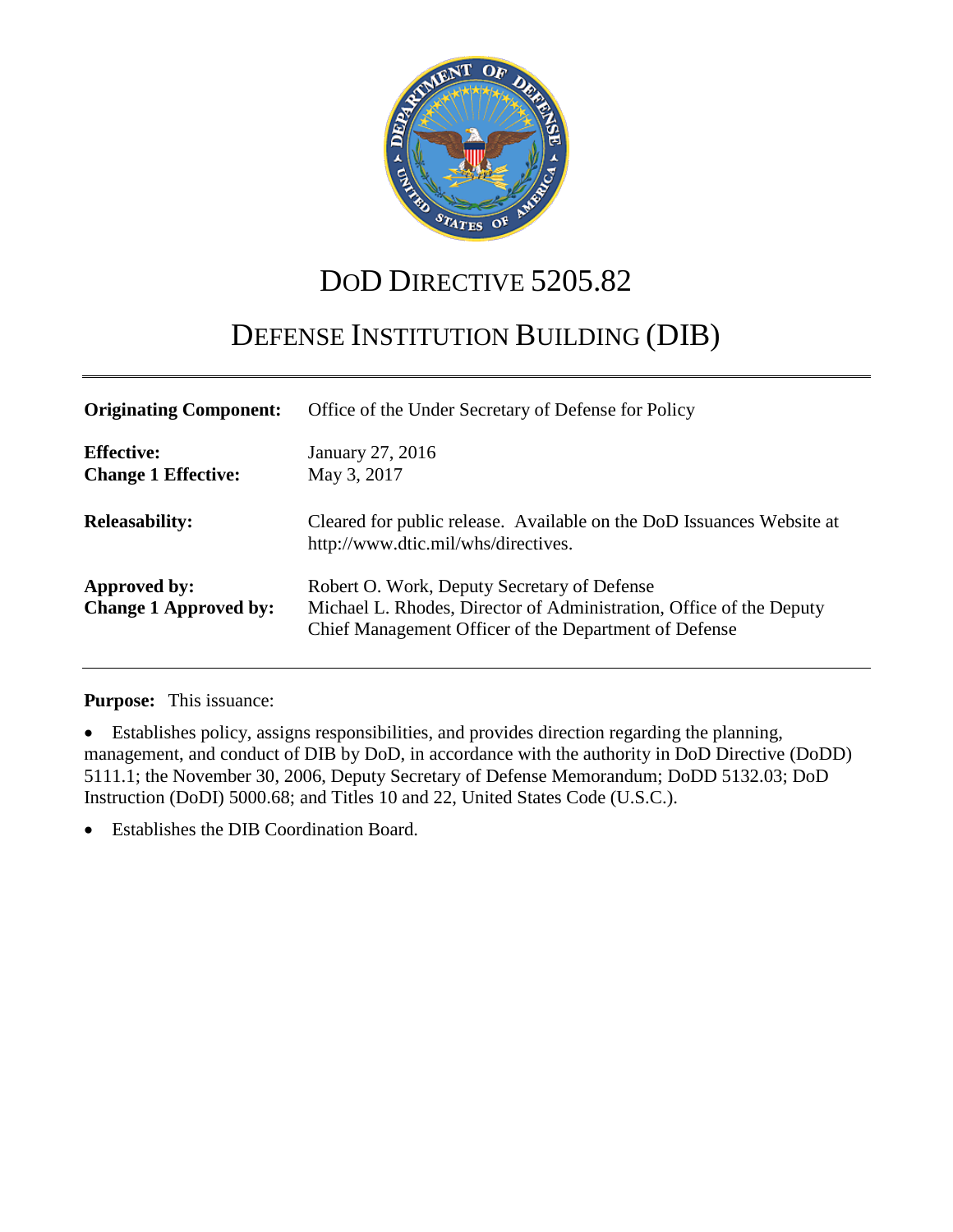## **TABLE OF CONTENTS**

| 2.2. Assistant Secretary of Defense for Strategy, Plans, and Capabilities (ASD(SPC)).  6 |  |
|------------------------------------------------------------------------------------------|--|
| 2.3. Assistant Secretaries of Defense for International Security Affairs (ASD(ISA)) and  |  |
|                                                                                          |  |
|                                                                                          |  |
| 2.5. Under Secretary of Defense for Personnel and Readiness (USD(P&R)).  7               |  |
|                                                                                          |  |
| 2.7. Under Secretary of Defense for Acquisition, Technology, and Logistics (USD(AT&L)).  |  |
|                                                                                          |  |
| 2.8. Secretaries of the Military Departments and Directors of Defense Agencies.  8       |  |
|                                                                                          |  |
|                                                                                          |  |
|                                                                                          |  |
|                                                                                          |  |
|                                                                                          |  |
|                                                                                          |  |
|                                                                                          |  |
|                                                                                          |  |
|                                                                                          |  |
|                                                                                          |  |
|                                                                                          |  |
|                                                                                          |  |

## FIGURES

|--|--|--|--|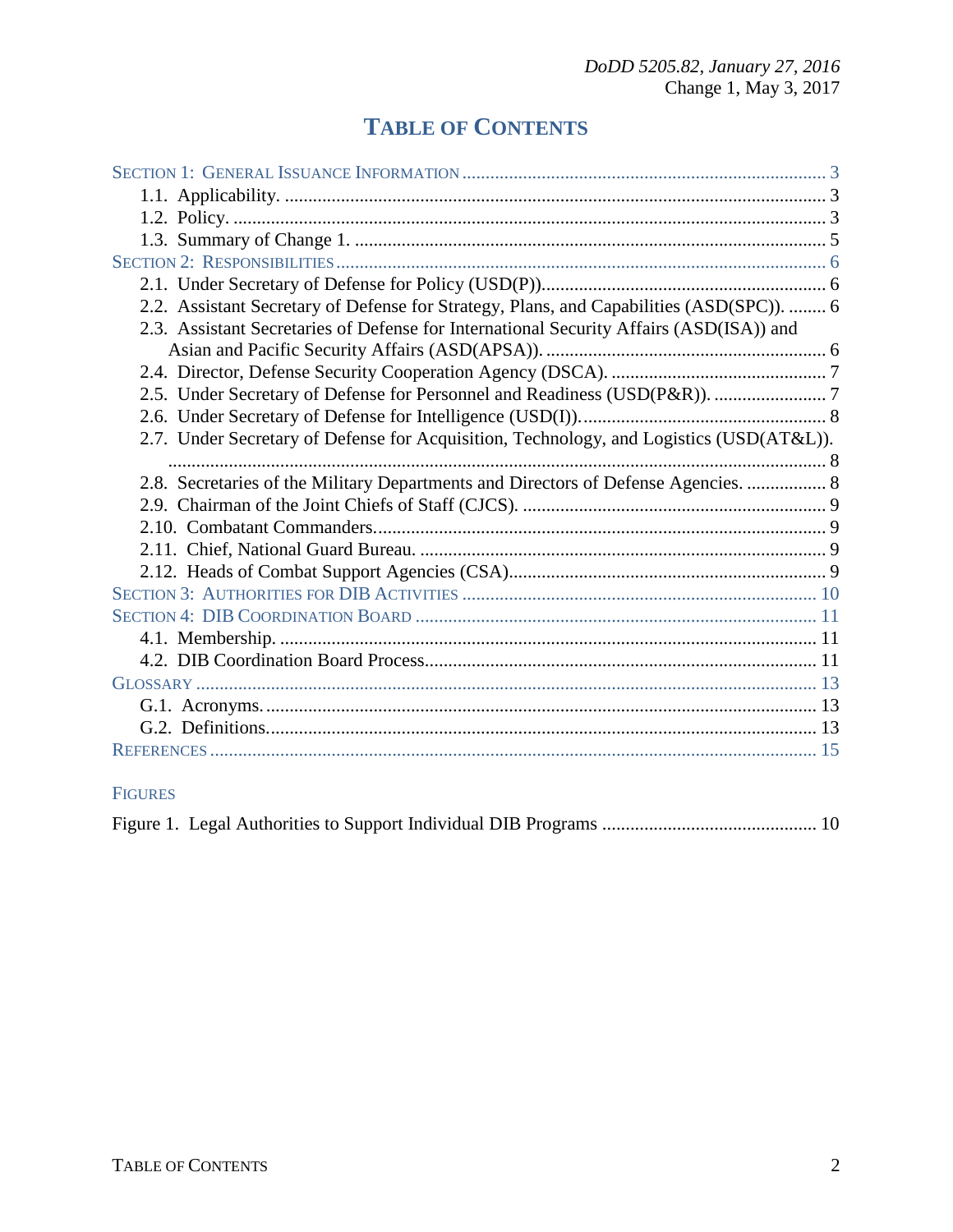## **SECTION 1: GENERAL ISSUANCE INFORMATION**

<span id="page-2-1"></span><span id="page-2-0"></span>**1.1. APPLICABILITY.** This directive applies to OSD, the Military Departments, the Office of the Chairman of the Joint Chiefs of Staff and the Joint Staff, the Combatant Commands, the Office of the Inspector General of the Department of Defense, the Defense Agencies, the DoD Field Activities, and all other organizational entities within the DoD (referred to collectively in this directive as the "DoD Components").

<span id="page-2-2"></span>**1.2. POLICY.** It is DoD policy that:

a. DoD, in coordination with other appropriate U.S. departments and agencies and when authorized by law, will develop the capabilities and capacity of allied and partner nation defense institutions in support of defense strategy. Section 3 of this issuance lists legal authorities that may authorize DIB activities.

b. In accordance with DoDD 5132.03, DoD will conduct DIB activities as an integral part of DoD security cooperation, including U.S. security assistance efforts.

c. In support of defense strategy and policy priorities, including Combatant Command (CCMD) campaign plans, DIB will be conducted, when authorized by law, to:

(1) Promote principles vital to the establishment of defense institutions that are effective, accountable, transparent, and responsive to national political systems, especially regarding good governance, oversight of security forces, respect for human rights, and the rule of law. DIB should contribute to the establishment or strengthening of democratic governance of defense and security forces.

(2) Support and complement broader U.S. national security and security sector assistance objectives.

(3) Enhance allied and partner capability and capacity to manage and sustain armed forces consistent with the principles of good governance and the rule of law.

(4) Increase a partner nation's ability to organize, administer, and oversee its defense institutions to meet its security needs and contribute to regional and international security more effectively.

(5) Improve the sustainability, effect, and value of other U.S. security cooperation investments and activities.

(6) Promote security sector reform as a means to prevent or lessen instability, conflict, corruption, and other systemic risks to effective security-sector governance.

(7) Contribute to broader security-sector reform initiatives, including in fragile, transitioning, or post-conflict venues.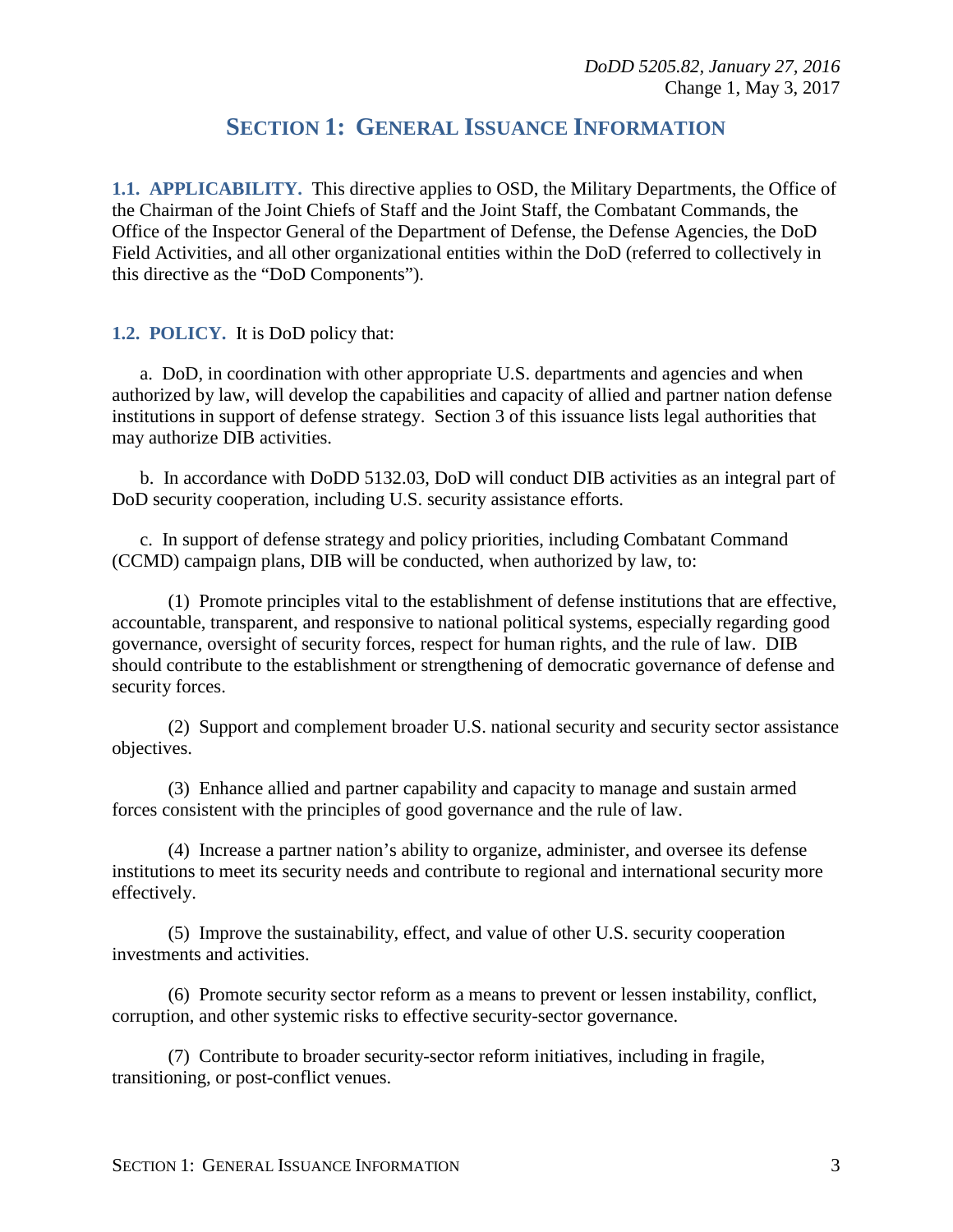(8) Respond to institutional challenges resulting from or contributing to emerging DoD priorities, including conflict situations, major changes in partners' governments, and humanitarian crises.

(9) Enable recipients to conduct or support unilateral, combined, or coalition operations that advance U.S. national security interests.

(10) Develop or increase a partner nation military's capacity to support and work in coordination with civilian agencies responsible for disaster management and response.

d. DIB activities will assist allies and partners with:

(1) Establishing, building, improving, reforming, and assessing defense institutions.

(2) Aligning the defense sector within government-wide systems (including the executive, legislative, and judicial branches, where such exist) and fostering synchronization across government sectors (particularly the security, justice, and financial sectors).

(3) Incorporating principles of accountability, transparency, participation, inclusiveness, and responsiveness, and establishing regulations, procedures, and processes that define their implementation.

(4) Prescribing the roles, missions, functions, and relationships within the defense sector, including subordinate armed forces.

(5) Enhancing the professionalism of defense personnel, both civilian and military.

(6) Creating or improving the principal functions and duties of effective defense institutions, including:

(a) Strategy, planning, and policy.

(b) Oversight of policy implementation.

(c) Resource management (including budgeting and finance).

(d) Human-resource management.

(e) Logistics and acquisition.

- (f) Administration, information management, audit, and inspector general.
- (g) Intelligence policy, organization, and professionalization.
- (h) Defense education.

(i) Other authorities and systems necessary to the effective functioning of the defense sector and its operations.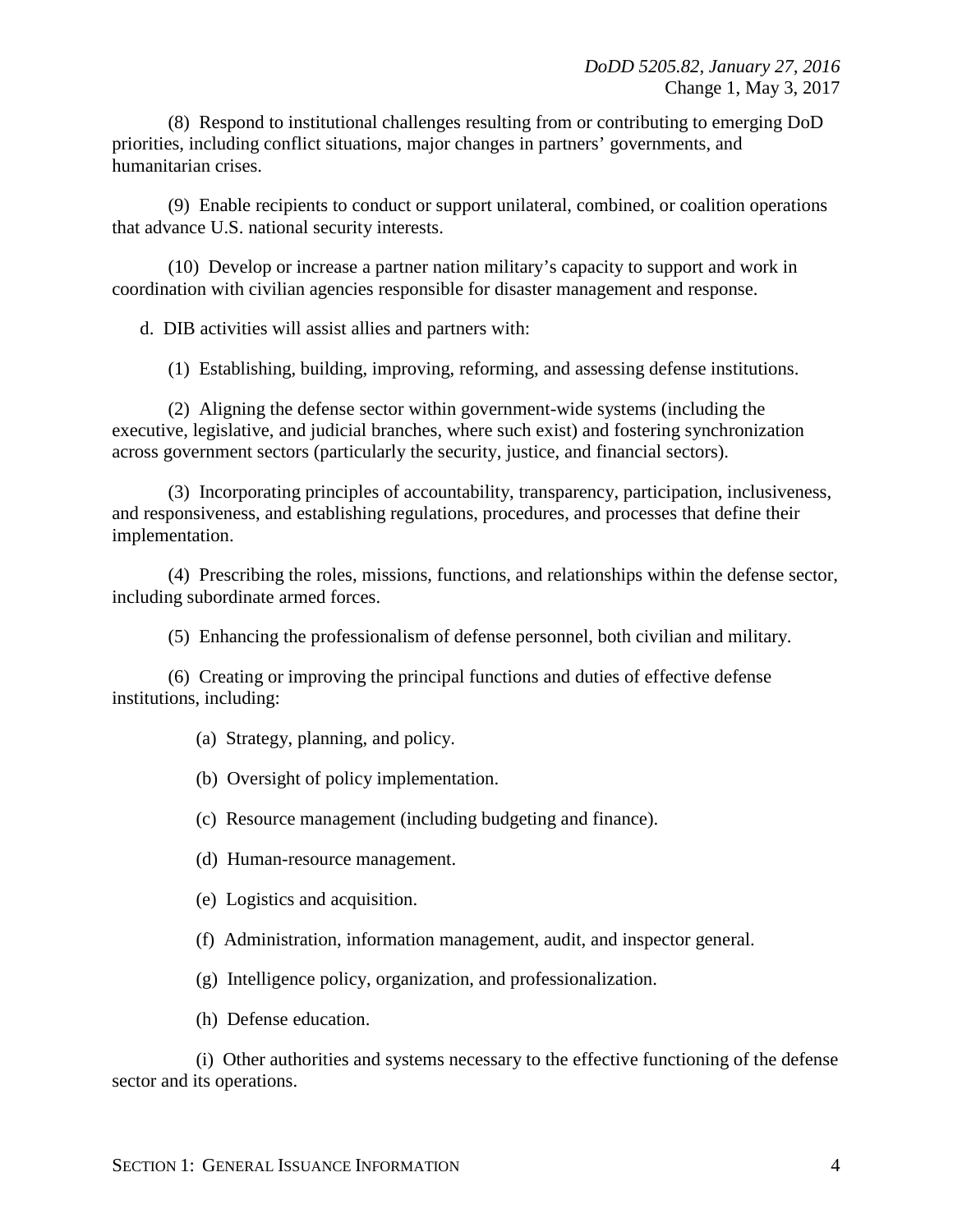(7) Promoting institutional interoperability with allied and coalition forces and institutions.

e. Within a country's defense sector, DIB generally will be conducted at the ministerial, joint or general staff, or service headquarters levels.

f. On a case-by-case basis and when authorized by law, DIB activities may:

(1) In coordination with appropriate U.S. departments and agencies, support the national legislative or non-defense executive branch organizations of allies and partners that oversee or influence the defense sector.

(2) Support multi-national or regional organizations that have defense or military offices or security missions.

g. DoD will conduct DIB activities to broaden the effect and increase the sustainability of other DoD security cooperation, including security assistance programs.

(1) DIB requirements should be considered when planning operational- and tactical-level security cooperation activities, including training and equipping of military forces.

(2) Education, training, and other security cooperation activities should be synchronized with DIB engagements so that they have mutually reinforcing effects.

h. DoD will develop, establish, maintain, and, when authorized by law, exercise the capability to conduct expert-led DIB activities, including the ability to respond to near-term emergent requirements.

i. The DIB Coordination Board oversees implementation of this directive, assesses and promotes initiatives, evaluates ongoing efforts, and shares lessons learned among DoD Components.

j. DIB will be used in:

(1) DoD efforts to support allied and partner nation security-sector reform.

(2) DoD planning and implementation of U.S. Government-wide security-sector assistance efforts. DIB planning and implementation will be coordinated with interagency partners through existing security cooperation mechanisms and with international partners, when feasible.

<span id="page-4-0"></span>**1.3. SUMMARY OF CHANGE 1.** The changes to this issuance are administrative and update references for accuracy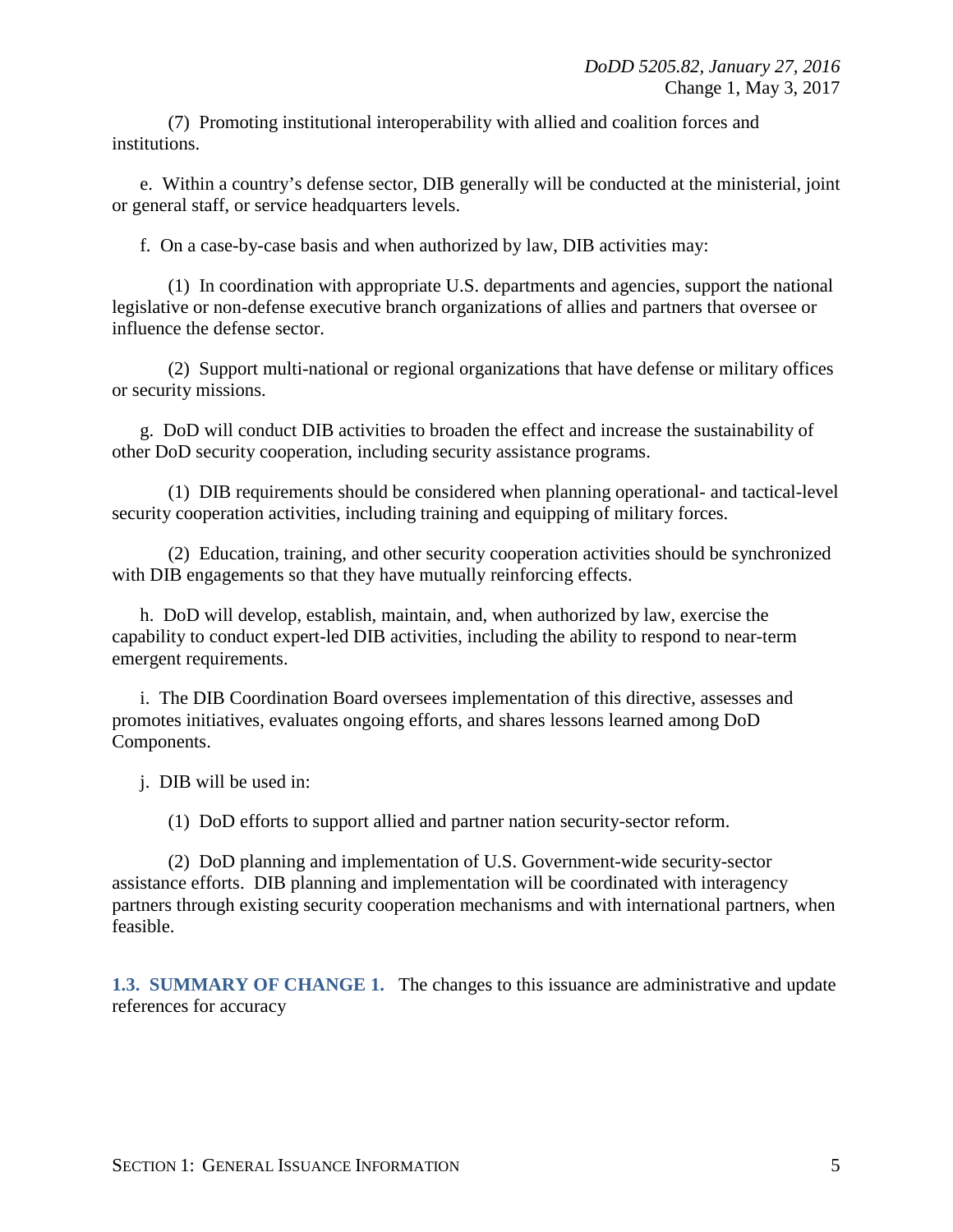## **SECTION 2: RESPONSIBILITIES**

#### <span id="page-5-1"></span><span id="page-5-0"></span>**2.1. UNDER SECRETARY OF DEFENSE FOR POLICY (USD(P)).** The USD(P):

a. Establishes policy for all DIB activities in consultation with OSD and DoD Component heads, as appropriate.

b. Ensures that DIB activities are aligned with and advance U.S. foreign policy objectives and are aligned with other U.S. Government programs in country.

c. Oversees the integration of DIB with other DoD security cooperation activities and programs.

#### <span id="page-5-2"></span>**2.2. ASSISTANT SECRETARY OF DEFENSE FOR STRATEGY, PLANS, AND CAPABILITIES (ASD(SPC)).** Under the authority, direction, and control of the USD(P), the ASD(SPC):

a. Serves as the principal advisor to the USD(P) on DIB matters, provides policy oversight of DIB activities, and ensures that DIB is integrated into planning for other security cooperation activities.

b. Identifies and defines future U.S. capabilities required to conduct DIB activities, and incorporates guidance into appropriate strategic documents.

c. Issues guidance regarding DIB activities and engagement priorities for the employment of DoD assets and DoD Components engaged in DIB.

d. Leads DoD efforts, in cooperation with other U.S. departments and agencies, to develop guidance for assessing the DIB needs of allied and partner nations. Develops guidance on measures of effectiveness to monitor and evaluate DIB activities.

e. Serves as the Chair of the DIB Coordination Board.

#### <span id="page-5-3"></span>**2.3. ASSISTANT SECRETARIES OF DEFENSE FOR INTERNATIONAL SECURITY AFFAIRS (ASD(ISA)) AND ASIAN AND PACIFIC SECURITY AFFAIRS (ASD(APSA)).** Under the authority, direction, and control of the USD(P), the ASD(ISA) and ASD(APSA):

a. In coordination with the relevant CCMD, identify, prescribe, and prioritize current and future requirements for DIB activities within regional areas of responsibility (AORs).

b. Ensure that DIB policy, approaches, and activities inform the planning and implementation of security cooperation, including security assistance, for allies and partner nations and are coordinated with other security cooperation efforts.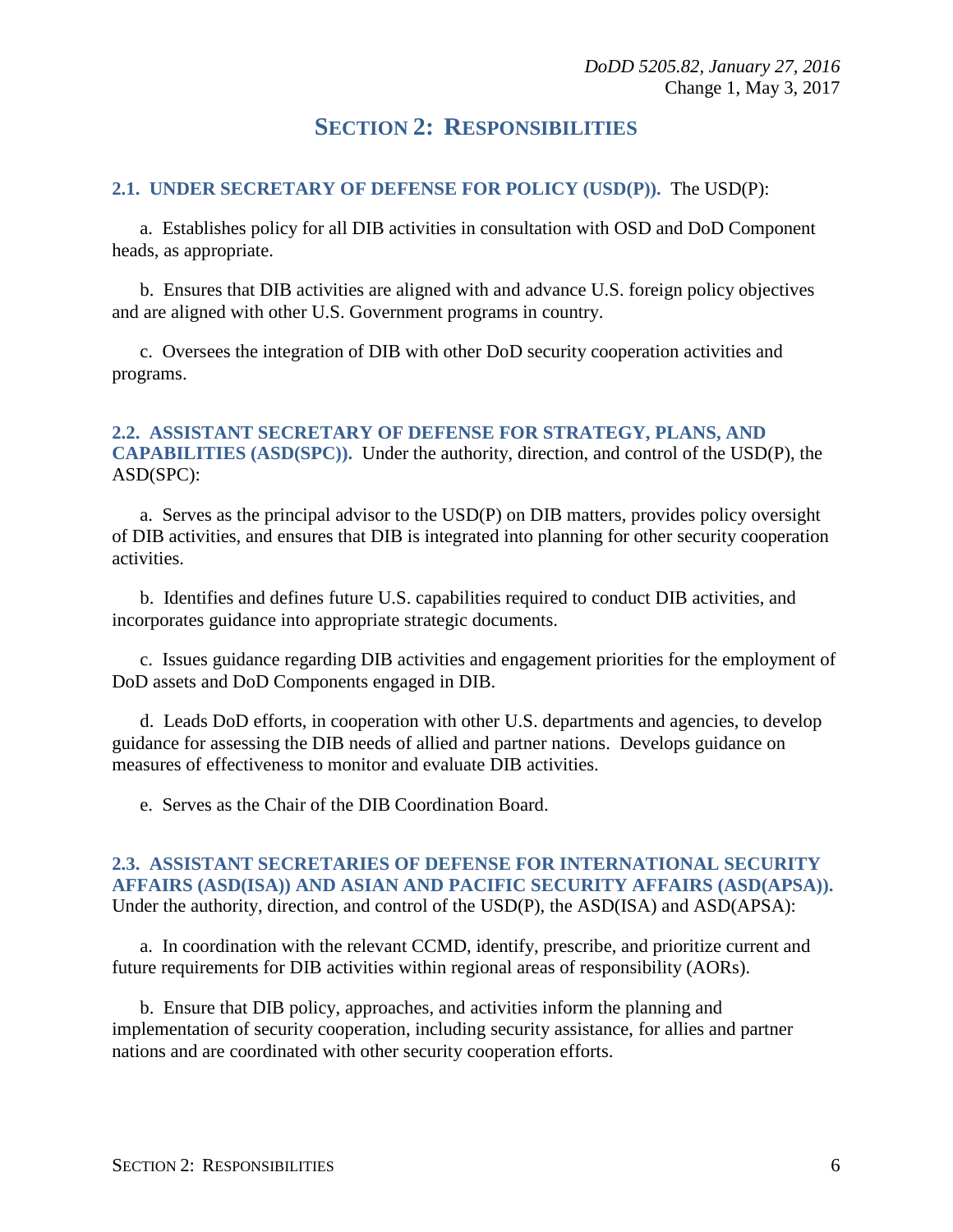c. Support periodic assessments of ongoing DIB activities, especially in the context of ongoing contingency or stability operations, to ensure coherence of DIB and other security cooperation activities being conducted during such operations and alignment with overall DoD goals and objectives for the country.

d. Provide representatives to the DIB Coordination Board and any required working groups.

<span id="page-6-0"></span>**2.4. DIRECTOR, DEFENSE SECURITY COOPERATION AGENCY (DSCA).** Under the authority, direction, and control of the USD(P), the Director, DSCA:

a. Provides and administers guidance, in accordance with DoDD 5105.65, to the DoD Components and DoD representatives to U.S. missions for the implementation of DSCA-funded and -managed DIB activities.

b. Ensures that the DoD security cooperation workforce possesses the skills required to manage security cooperation programs that support DIB activities, in accordance with DoDI 5132.13.

c. Ensures that the security cooperation officer training curriculum prepares personnel to:

(1) Manage security cooperation programs that support DIB activities, in accordance with DoDI 5132.13.

(2) Synchronize DIB activities into other security cooperation activities, including foreign military sales and foreign military financing defense trade and arms transfer, humanitarian assistance, and international education and training.

d. Communicates directly with the DoD Component heads on DIB-related activities, including identification of appropriate legal authorities and funding sources and execution matters, in accordance with DoDD 5205.75.

e. Provides representatives to the DIB Coordination Board and any required working groups.

#### <span id="page-6-1"></span>**2.5. UNDER SECRETARY OF DEFENSE FOR PERSONNEL AND READINESS (USD(P&R)).** In accordance with DoDD 1404.10, the USD(P&R):

a. Develops policy and implements procedural guidance for utilization of DoD civilians for expeditionary assignments, including DIB activities.

b. Authorizes voluntary use of DoD civilian employees to meet validated DIB requirements outside a designated DoD civilian employee's employing DoD Component.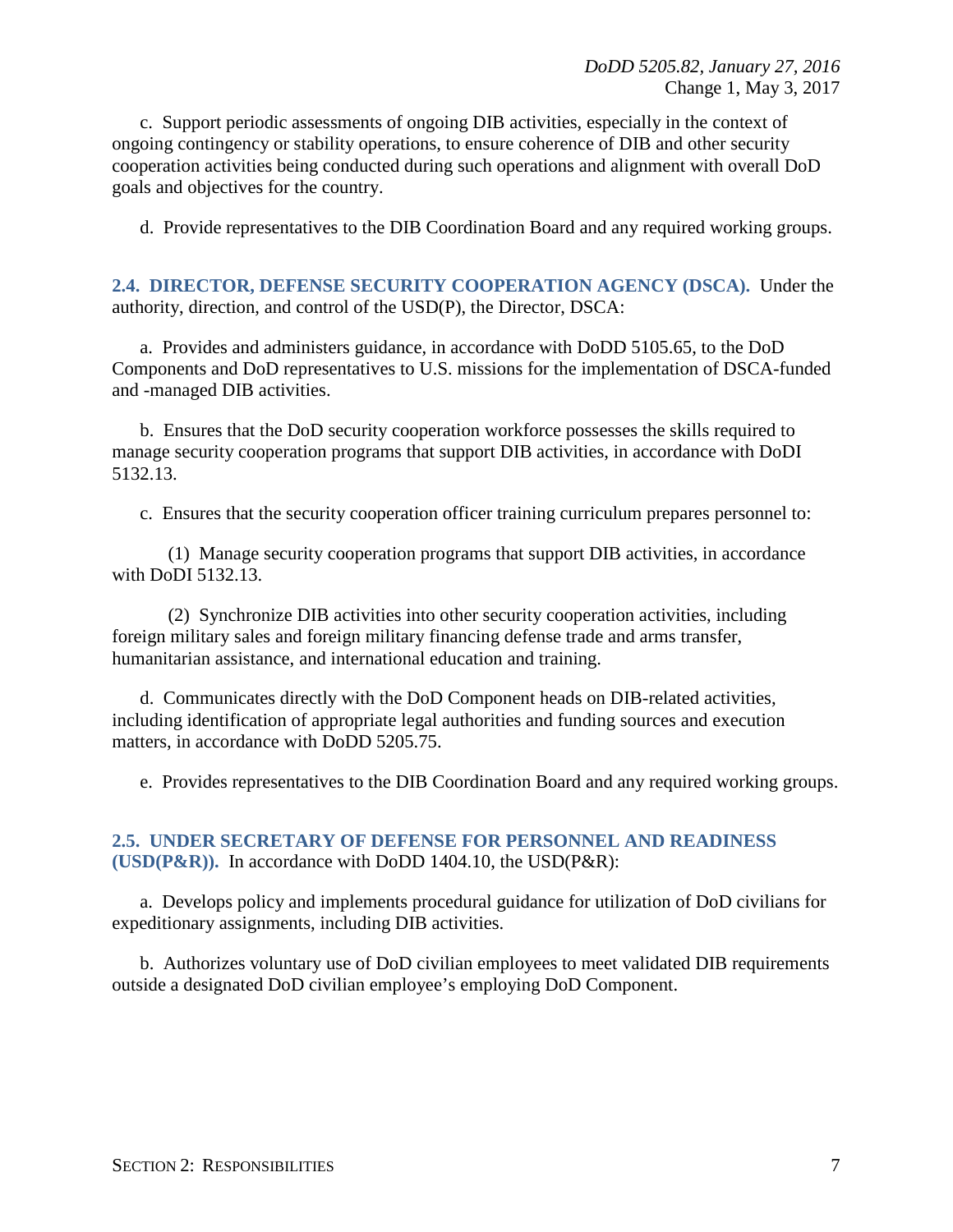#### <span id="page-7-0"></span>**2.6. UNDER SECRETARY OF DEFENSE FOR INTELLIGENCE (USD(I)).** The USD(I):

a. Provides policy guidance for, and oversees implementation of, DoD intelligence security cooperation efforts supporting DIB activities in coordination with USD(P) and DoD Component heads, as appropriate.

b. Ensures that DIB intelligence-related activities are consistent with DoD intelligence policy and are aligned with and advance DoD intelligence security cooperation and foreign partner engagement objectives.

c. Provides representation to the DIB Coordination Board and any required working groups.

#### <span id="page-7-1"></span>**2.7. UNDER SECRETARY OF DEFENSE FOR ACQUISITION, TECHNOLOGY, AND LOGISTICS (USD(AT&L)).** The USD(AT&L):

a. Develops, maintains, and institutionalizes the capabilities of USD(AT&L) personnel to provide staffing and expertise for DoD DIB activities.

b. Provides pre-deployment training for all military and civilian personnel assigned or mobilized to support DIB activities, as required and when resourced.

c. Supports the integration of DIB into security cooperation plans and activities that he or she oversees and executes.

d. Provides representatives to the DIB Coordination Board and any required working group.

#### <span id="page-7-2"></span>**2.8. SECRETARIES OF THE MILITARY DEPARTMENTS AND DIRECTORS OF DEFENSE AGENCIES.** The Secretaries of the Military Departments and the Directors of Defense Agencies:

a. Utilize and maintain institutional capabilities of Service members and civilian personnel to provide staffing and expertise for DIB activities, including in contested environments.

b. Provide pre-deployment training for all military and civilian personnel assigned or mobilized to support DIB activities, as required and when resourced.

c. Incorporate DIB into Service Campaign Support Plans, as applicable, as delineated in DoDD 5132.03.

d. Support the integration of DIB into security cooperation plans and activities.

e. Provide representatives to the DIB Coordination Board and any required working groups.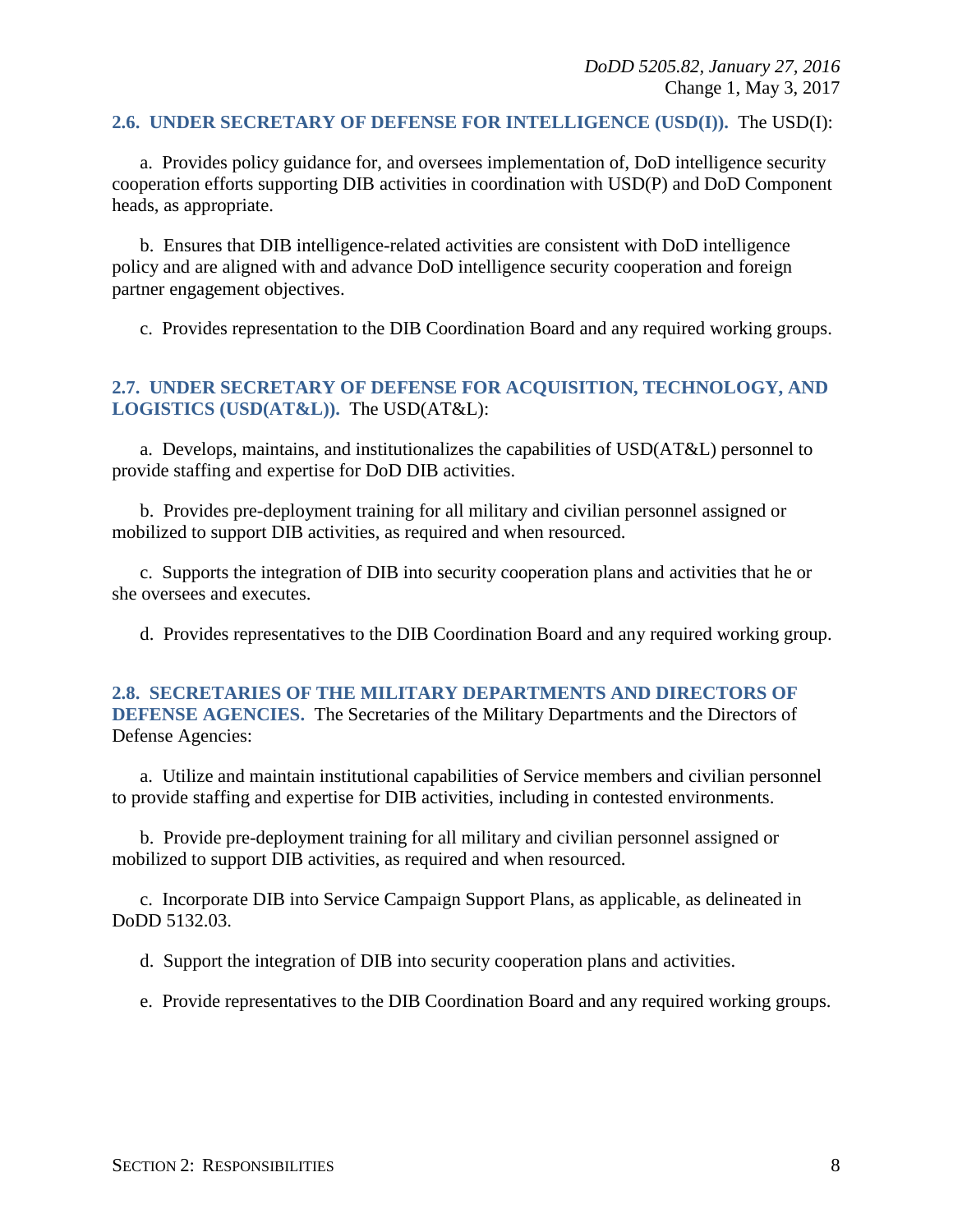#### <span id="page-8-0"></span>**2.9. CHAIRMAN OF THE JOINT CHIEFS OF STAFF (CJCS).** The CJCS:

a. With support from Combatant Commanders and the ASD(SPC), coordinates, plans, and provides experts for DIB activities at the joint, service, or general staff level, when available and appropriately funded.

b. Provides representatives to the DIB Coordination Board and any required working groups.

<span id="page-8-1"></span>**2.10. COMBATANT COMMANDERS.** Through the CJCS, as appropriate, and in coordination with the chiefs of mission and country teams in their respective geographic AORs and the heads of their Military Service components, the Combatant Commanders:

a. Incorporate DIB into theater plans, in the context of campaign and contingency plans and operational activities, as delineated in DoDI 5132.13.

b. Designate a dedicated DIB point-of-contact to coordinate and integrate DIB activities in their AORs.

c. Ensure all DIB activities in their AORs are recorded in the Global Theater Security Cooperation Management Information System.

d. Provide representatives to the DIB Coordination Board and any required working groups and provide input to the ASD(SPC) on all DIB requirements and priorities.

<span id="page-8-2"></span>**2.11. CHIEF, NATIONAL GUARD BUREAU.** The Chief, National Guard Bureau will:

a. Ensure that DIB policy, approaches, and activities inform the planning and implementation of National Guard and security cooperation events with partner nations.

b. Develop, maintain, and institutionalize the capabilities of Air National Guard and Army National Guard members and civilian personnel to provide staffing and expertise for DIB activities.

c. Provide representatives to the DIB Coordination Board and any required working groups.

#### <span id="page-8-3"></span>**2.12. HEADS OF COMBAT SUPPORT AGENCIES (CSA).** The CSA heads will:

a. Support DIB activities in accordance with policy, authorities, and CSA missions.

b. Provide representatives to the DIB Coordination Board and any required working groups.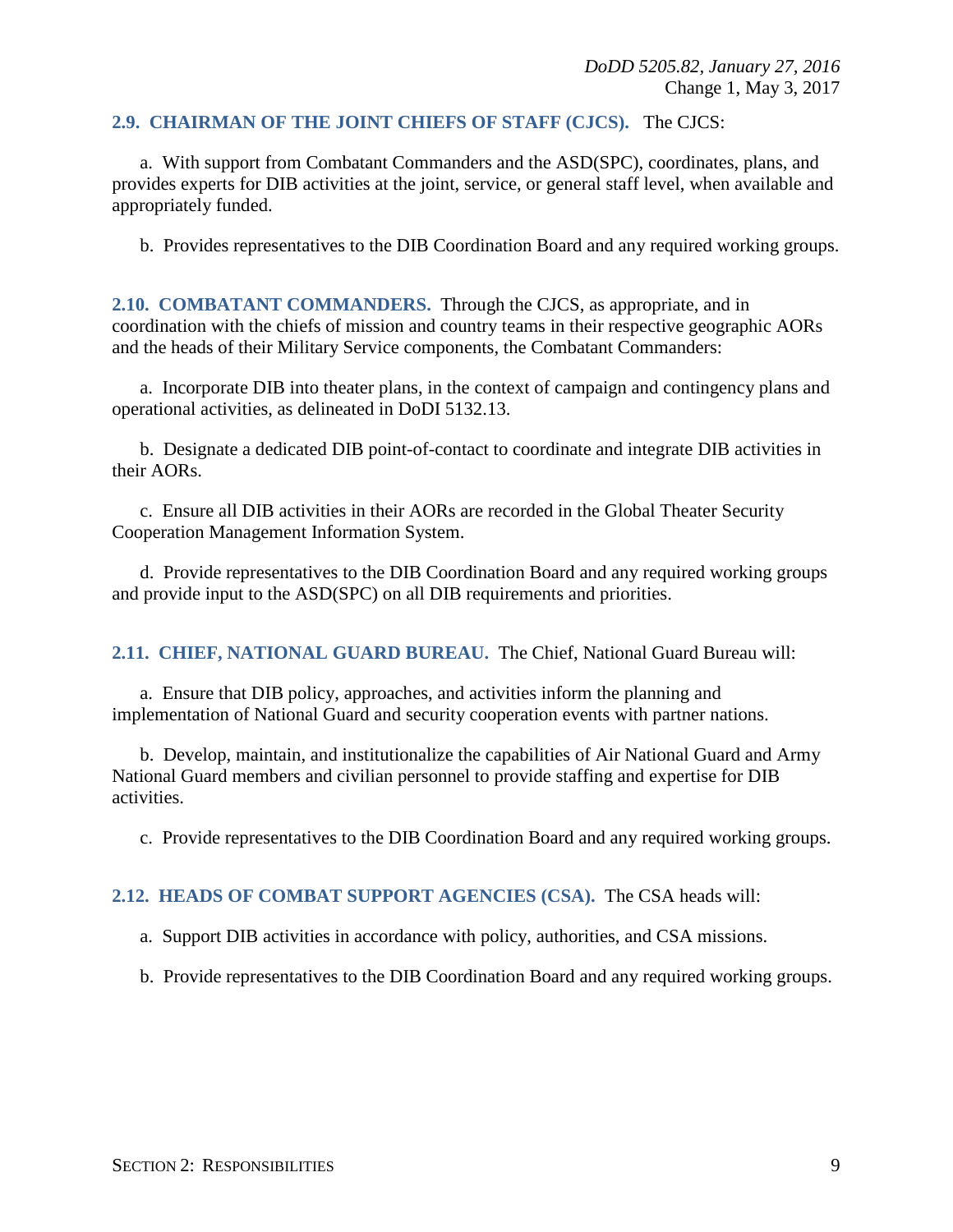## **SECTION 3: AUTHORITIES FOR DIB ACTIVITIES**

<span id="page-9-0"></span>Figure 1 contains a list of some current legal authorities that may appropriately support individual DIB activities.

#### **Figure 1. Legal Authorities to Support Individual DIB Programs**

Asia-Pacific Regional Initiatives, Section 8087 of the DoD Appropriations for FY 2015 Global Security Contingency Fund, Section 1207 of the National Defense Authorization Act (NDAA) for FY 2012 (P.L. 112-81), as amended

Authority to Build the Capacity of Security Forces, 10 U.S.C. 2282

Latin American Cooperation, 10 U.S.C. 1050

African Cooperation, 10 U.S.C. 1050a

Authority for Assignment of Civilian Employees of the Department of Defense as Advisors to Foreign Ministries of Defense and Regional Organizations, Section 1081 of the NDAA for FY 2012 (P.L. 112-81), as amended

Multilateral, Bilateral, or Regional Cooperation Programs: Payment of Personnel Expenses, 10 U.S.C. 1051

Regional Centers for Security Studies, 10 U.S.C. 184

Training of General Purpose Forces of the United States Armed Forces with Military and Other Security Forces of Friendly Foreign Countries, Section 1203 of the NDAA for FY 2014 (P.L. 113-66)

Combatant Commander Initiative Fund, 10 U.S.C. 166a

State Partnership Program, Section 1205 of Public Law 113-66

Developing Country Combined Exercise Program, 10 U.S.C. 2010

Military-to-Military Contacts and Comparable Activities, 10 U.S.C. 168

Cooperative Research and Development Agreements, Section 2350a of Public Law 114-19 Research and Development Projects, Section 2358 of Public Law 114-19

Authority of the President to Enter into Cooperative Projects with Friendly Foreign Countries, 22 U.S.C., 2767, Chapter 39, Subchapter II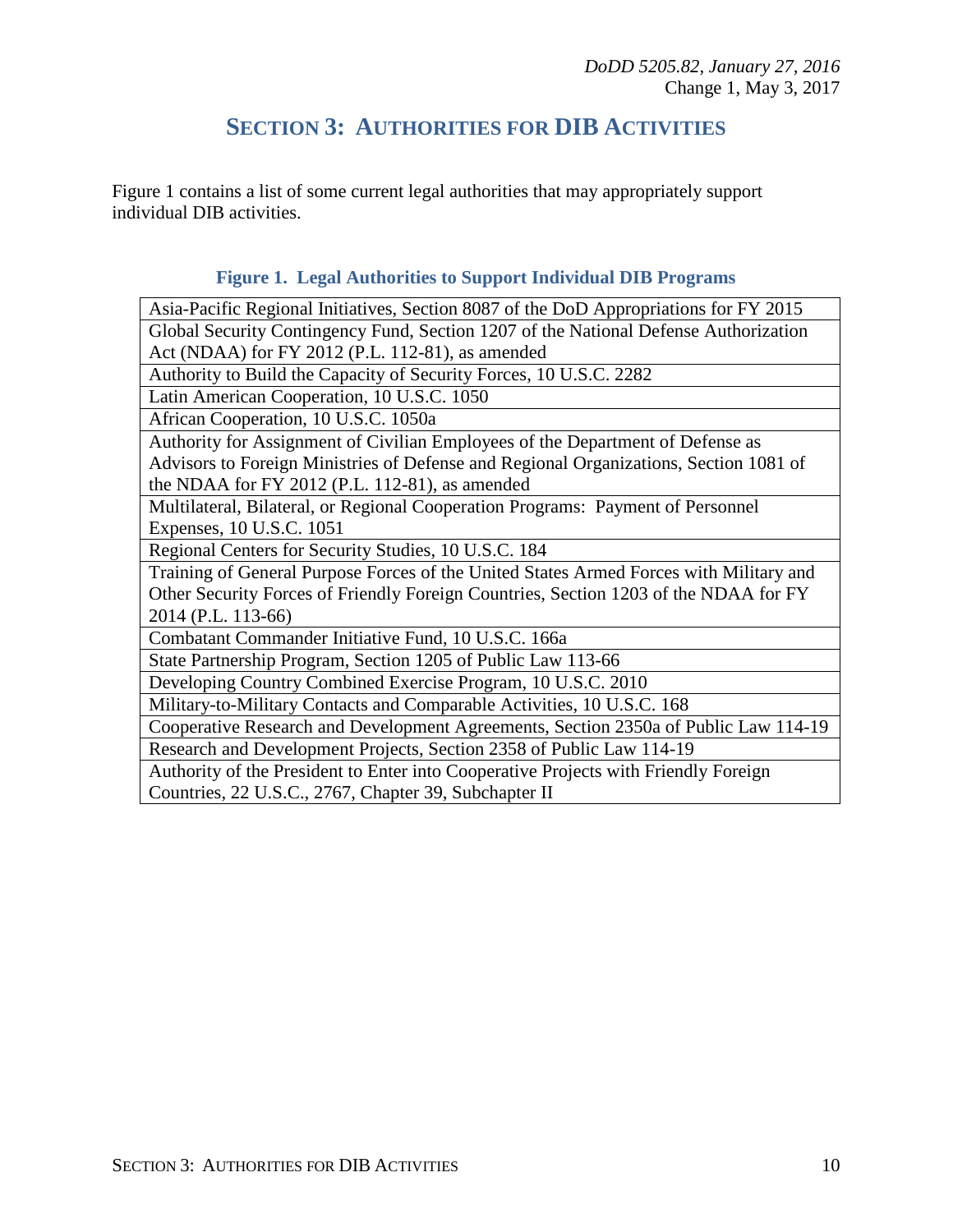## **SECTION 4: DIB COORDINATION BOARD**

- <span id="page-10-1"></span><span id="page-10-0"></span>**4.1. MEMBERSHIP.** The DIB Coordination Board consists of:
	- a. ASD(SPC) (Chair).
	- b. DASD Security Cooperation, from the Office of ASD(SPC) (Executive Secretary).
	- c. Representatives from:
		- (1) Office of the ASD(ISA).
		- (2) Office of the ASD(APSA).
		- (3) DSCA.
		- (4) Office of the USD(AT&L).
		- (5) Office of the USD(I).
		- (6) Military Departments.
		- (7) Defense Agencies.
		- (8) Joint Staff.
		- (9) CCMDs.
		- (10) National Guard Bureau.
		- (11) CSAs.

#### <span id="page-10-2"></span>**4.2. DIB COORDINATION BOARD PROCESS.** The DIB Coordination Board:

a. Oversees implementation of this directive, assesses and promotes initiatives, evaluates ongoing efforts, and shares lessons learned among DoD Components.

b. Clarifies and publishes processes and procedures to identify and address DIB challenges in partner nations and to ensure unity of effort in planning and conducting DIB capacity-building efforts.

c. Coordinates DoD policy on collaboration with donors and providers in the international community that have demonstrated willingness to conduct or participate in defense institution capacity-building activities.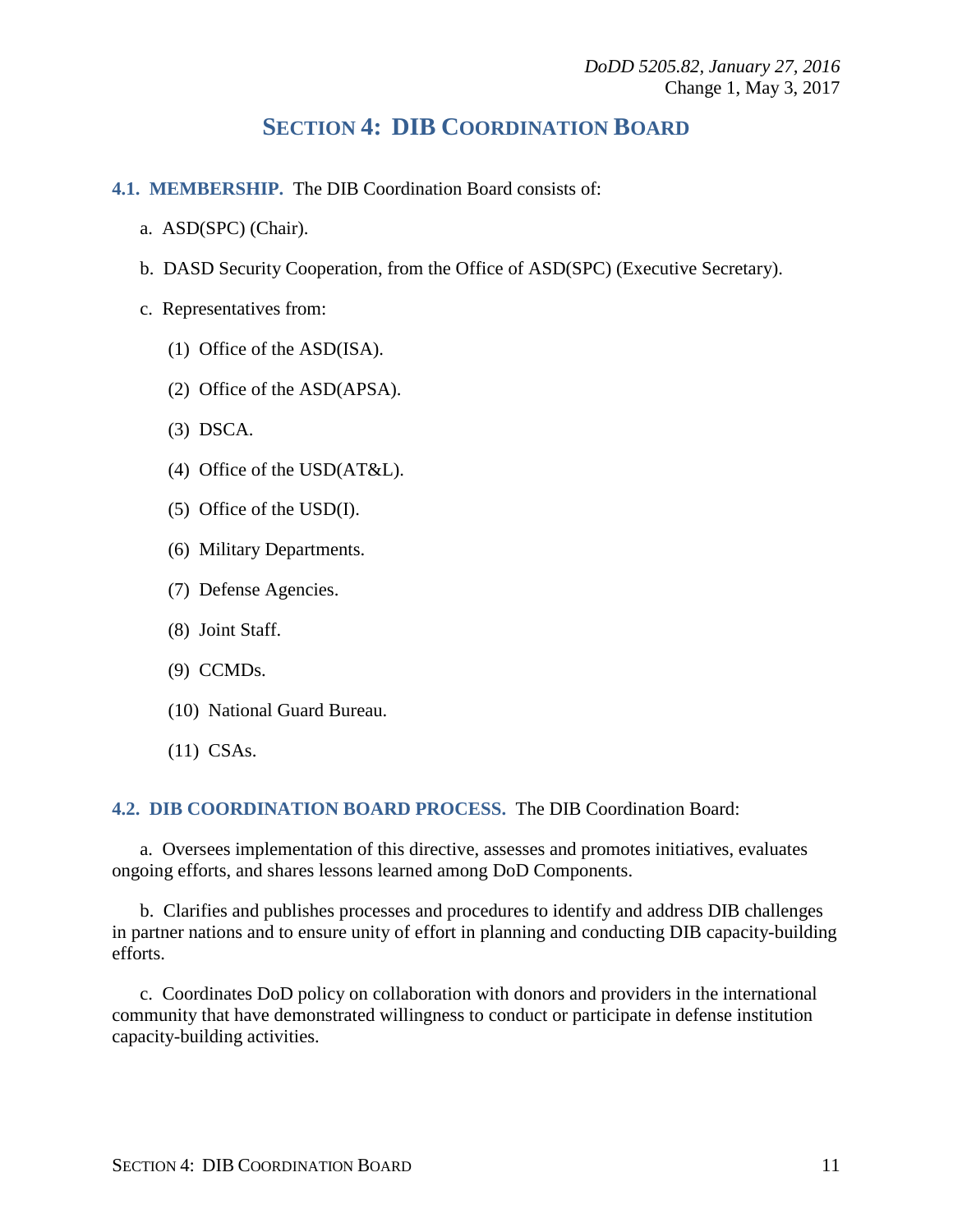d. Considers and provides policy recommendations on DIB aspects of various security challenges regarding systemic security cooperation planning, implementation, and emerging challenges such as stability operations.

e. Considers and provides policy recommendations to ensure maintenance of a sufficiently sized and appropriately trained DIB workforce.

f. Establishes working groups, as appropriate, to support activities specified in Paragraphs 4.2.a.-e.

- (1) The ASD(SPC) will designate a chair for the working groups.
- (2) The working groups will consist of representatives from:
	- (a) Offices of the USD(AT&L), ASD(SPC), ASD(ISA), and ASD(APSA).
	- (b) Military Departments.
	- (c) Defense Agencies, including DSCA.
	- (d) CCMDs.
	- (e) Joint Staff.
	- (f) Office of the USD(I) when intelligence equities are involved.
	- (g) Other DoD Components, as appropriate and depending upon the task.
- g. Adjudicates DIB prioritization and approves annual plan of activities.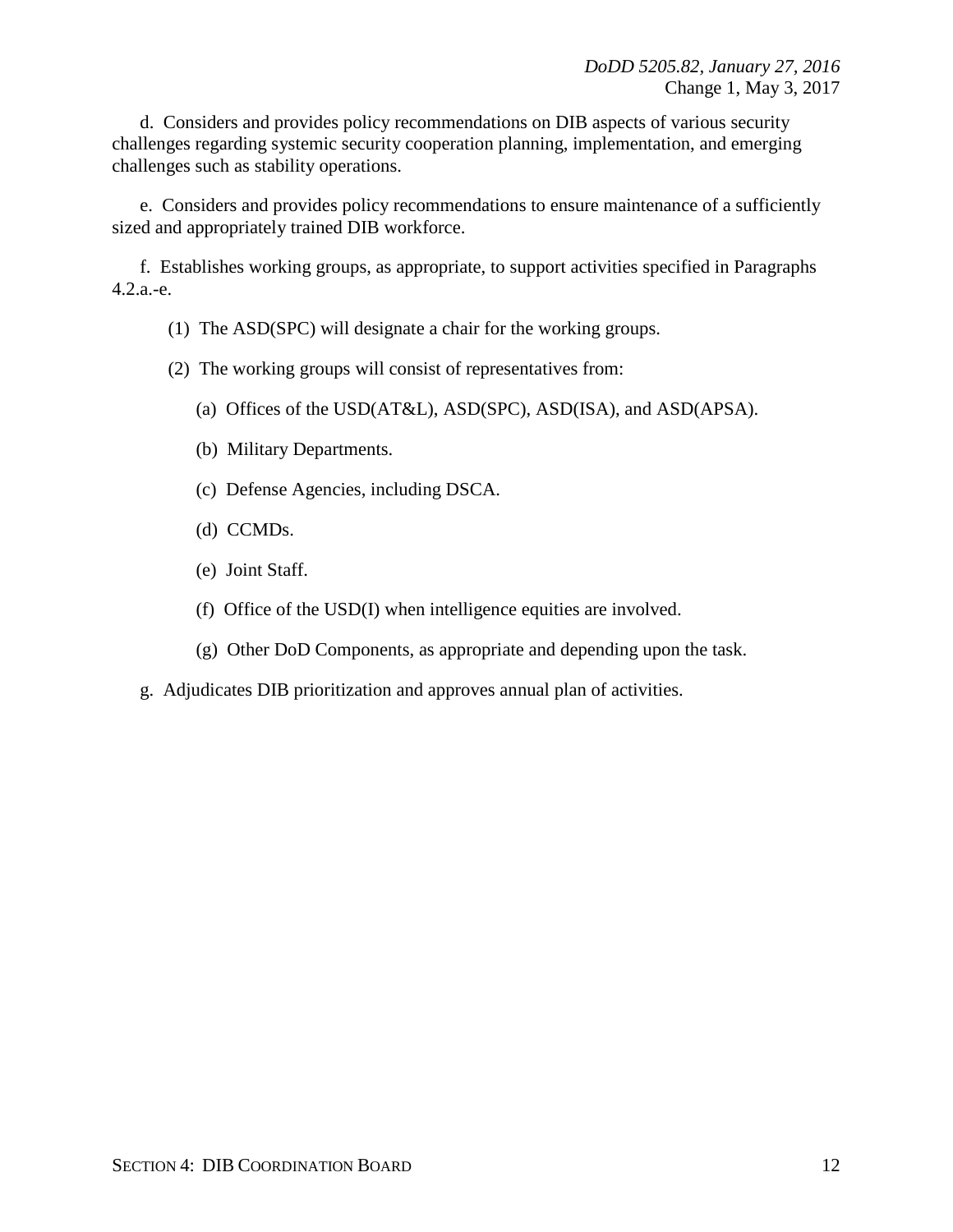## **GLOSSARY**

#### <span id="page-12-1"></span><span id="page-12-0"></span>**G.1. ACRONYMS.**

| <b>AOR</b>  | area of responsibility                                                |
|-------------|-----------------------------------------------------------------------|
| ASD(APSA)   | Assistant Secretary of Defense for Asian and Pacific Security Affairs |
| ASD(ISA)    | Assistant Secretary of Defense for International Security Affairs     |
| ASD(SPC)    | Assistant Secretary of Defense for Strategy, Plans, and Capabilities  |
|             |                                                                       |
| <b>CCMD</b> | <b>Combatant Command</b>                                              |
| <b>CJCS</b> | Chairman of the Joint Chiefs of Staff                                 |
| <b>CSA</b>  | <b>Combat Support Agency</b>                                          |
|             |                                                                       |
| <b>DIB</b>  | Defense Institution Building                                          |
|             |                                                                       |
| DoDD        | DoD directive                                                         |
| DoDI        | DoD instruction                                                       |
| <b>DSCA</b> | <b>Defense Security Cooperation Agency</b>                            |
|             |                                                                       |
| USD(AT&L)   | Under Secretary of Defense for Acquisition, Technology, and Logistics |
| USD(I)      | Under Secretary of Defense for Intelligence                           |
| USD(P)      | Under Secretary of Defense for Policy                                 |

<span id="page-12-2"></span>**G.2. DEFINITIONS.** Unless otherwise noted, these terms and their definitions are for the purpose of this issuance.

**Defense institutions.** The people, organizations, rules, norms, values, and behaviors that enable oversight, governance, management, and functioning of the defense enterprise.

**DIB.** Security cooperation activities that empower partner nation defense institutions to establish or re-orient their policies and structures to make their defense sector more transparent, accountable, effective, affordable, and responsive to civilian control. DIB improves defense governance, increases the sustainability of other DoD security cooperation programs, and is carried out in cooperation with partner nations pursuant to appropriate and available legal authority. It is typically conducted at the ministerial, general, joint staff, military service headquarters, and related defense agency level, and when appropriate, with other supporting defense entities.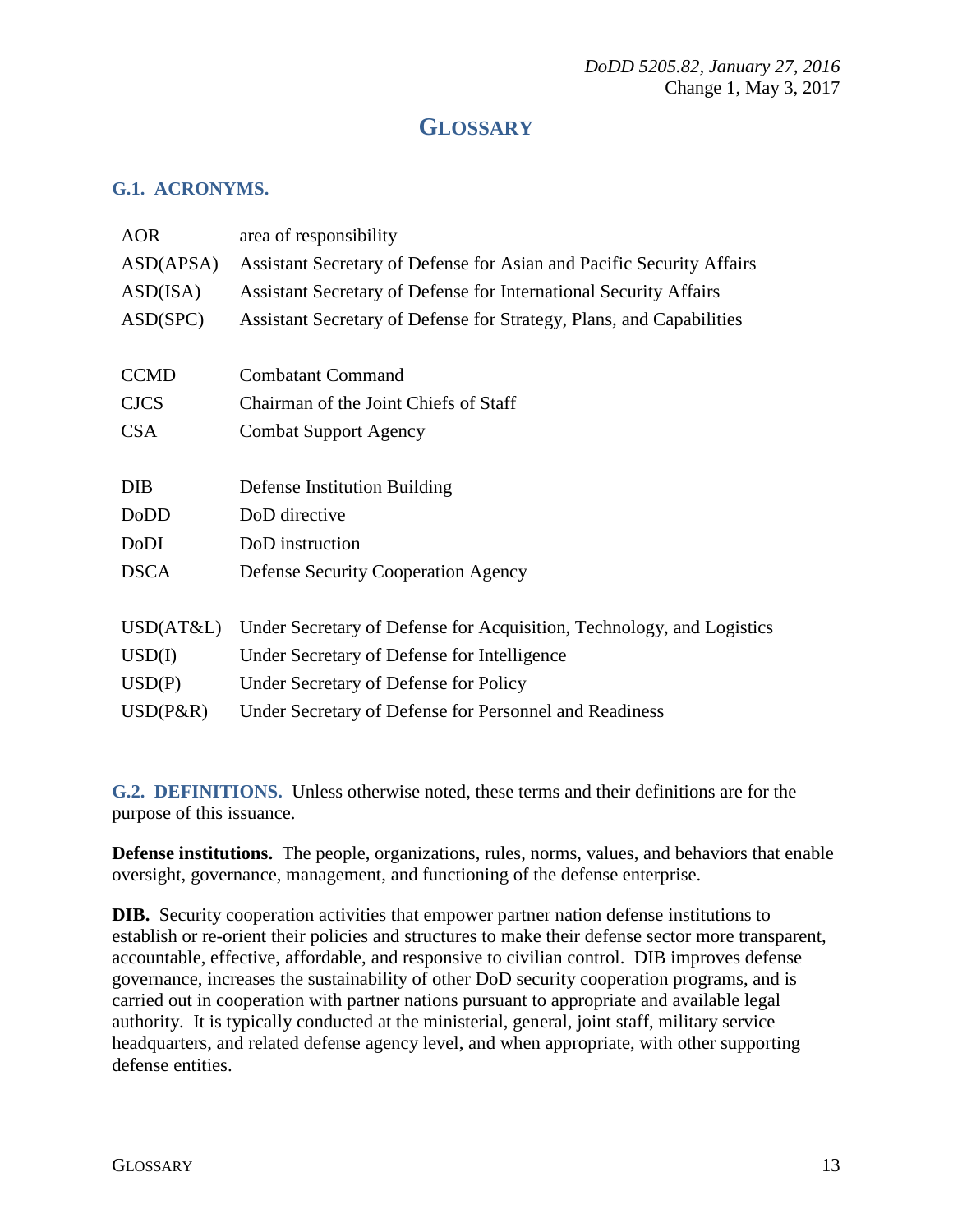**Global Theater Security Cooperation Management Information System.** A secure, internetbased information system providing DoD with a transparent, global view of all security cooperation activities across the enterprise and, ultimately, across the U.S. Government. This capability provides DoD with the tools to examine and assess effectively the ways in which the security cooperation community builds the capacity of, or partners with, foreign security forces by linking resources, plans, and events to national defense and security strategies and objectives.